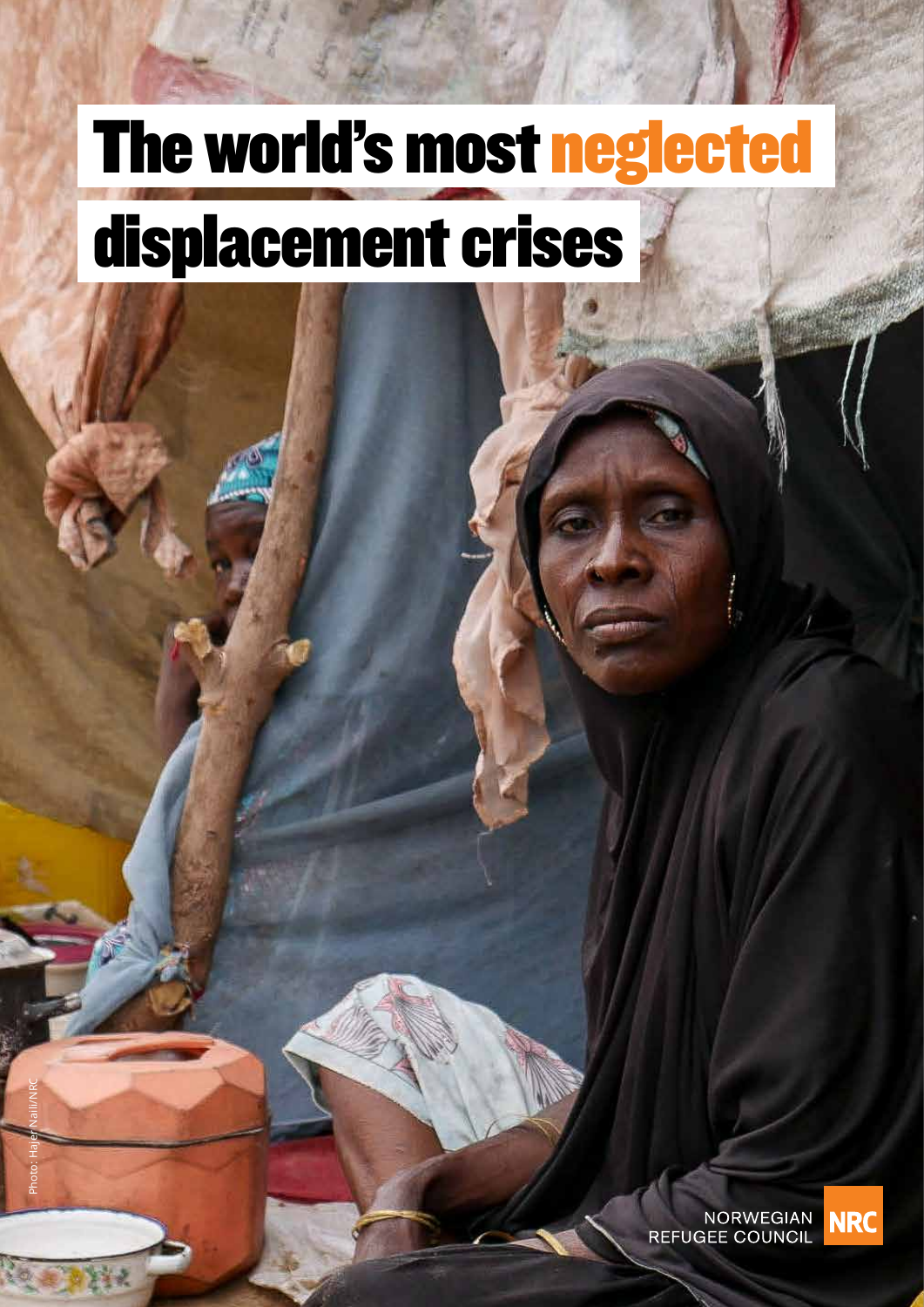# THE WORLD'S MOST NEGLECTED DISPLACEMENT CRISES

**Every day, millions of children, women and men are trapped in forgotten conflicts in far corners of the world. Political inaction is rife and international media attention is sorely lacking. As a result, humanitarian support is often insufficient to meet peoples' needs. Too often, countless families are left to fend for themselves.** 

Each year, the Norwegian Refugee Council (NRC) publishes the list of the ten most neglected displacement crises in the world, to shine a spotlight on these forgotten emergencies.

This is the list for 2019.

Although humanitarian assistance should be based on needs alone, some crises receive more attention and support than others. This neglect can be a result of a lack of geopolitical interest. Or the people affected may seem too far away for

many to identify with. Neglect can also be the result of the lack of willingness to compromise by parties to political conflicts, creating protracted crises and growing donor fatigue.

### The aim in publishing

this list is to focus on the plight of people whose suffering rarely makes international headlines. More information and knowledge about these people and the crises surrounding them is a first important step towards improving their lives.

### **The methodology**

The list has been created based on three criteria: lack of political will, lack of media attention and lack of economic support. All displacement crises\* resulting in more than 200,000 displaced people have been analysed – 41 crises in total.

**Lack of political will.** This includes both the degree of political will among armed parties on the ground to protect the rights of civilians and engage in peace negotiations, and the international community's willingness or ability to find political solutions.

The existence of a peace process, a decrease in the number of displaced people, and other positive developments are used to determine the level of political will. The lack of such processes, a deterioration of the situation for civilians, and increased displacement indicate the opposite.

**Lack of media attention.** Various factors determine whether a crisis receives international media coverage. Even when the media report on a conflict, the humanitarian situation for civilians may be overshadowed by coverage

**definition** *neglect*

1. To pay little or no attention to; fail to heed; disregard 2. To fail to care for or attend to properly 3. To fail to do or carry out, as through carelessness or oversight *Source: The Free Dictionary: www.thefreedictionary.com/neglected*

of war strategies, political alliances and fighting between armed groups. So the level of media attention is not necessarily proportional to the size of the crisis.

When developing

our list for 2019, we measured media attention using figures from media monitoring company Meltwater. When comparing media attention, we also included the size of every displacement crisis in the calculations.

**Lack of international aid.** Every year, the United Nations and its humanitarian partners launch funding appeals to cover people's basic needs in countries affected by large crises. But the extent to which these appeals are met varies greatly. We used the percentage that each appeal was covered in 2019 to indicate levels of economic support.

### Read last year's list *[here](https://www.nrc.no/shorthand/fr/the-worlds-most-neglected-displacement-crises/index.html)*.

\*Due to lack of information and reliable figures, we have been unable to analyse the situation in China and the Democratic People's Republic of Korea.

THE WORLD'S MOST NEGLECTED DISPLACEMENT CRISES 2019 2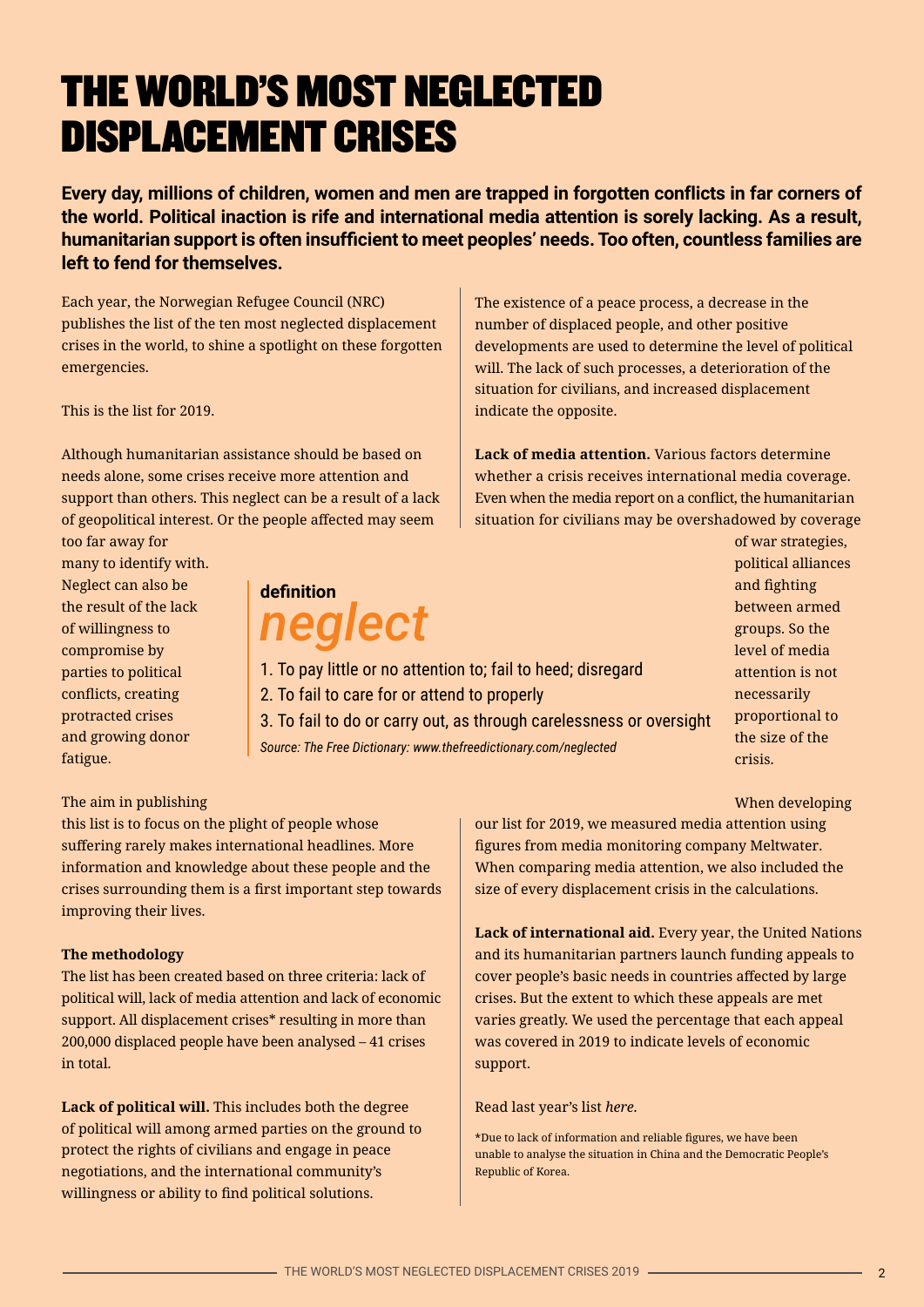

# **2018 ranking** *1st*

**Mounting violence, political paralysis and an aid funding vacuum contributed to Cameroon topping the list of the world's most neglected crises for a second year running.** 

Three separate crises continued to pound Cameroon in 2019: an exacerbation of Boko Haram attacks in the Far North region, a political crisis in the North-West and South-West regions, and a refugee crisis in the eastern part of the country.

### **Hotbed of hostilities**

The Far North became a hotbed of hostilities due to conflict between the armed group Boko Haram and government forces. The former carried out over 100 attacks in the region over the course of the year, killing more than 100 civilians. By the end of 2019, close to half a million people had been forced to flee. Violence increased hunger levels, wiped out livelihoods and destroyed infrastructure.

### **Complex humanitarian emergency**

Tensions in the English-speaking North-West and South-West regions turned violent in 2017, spawning a humanitarian emergency which intensified during 2019.

Government forces carried out large-scale offensives and armed groups retaliated. Civilians were trapped in the middle. Over 3,000 people have been killed in the violence since the crisis began in 2016. Unlawful killings, torture and razing of villages were widely reported by human rights groups.

The crisis has displaced nearly 700,000 people within the country since it began, while another 52,000 have fled to neighbouring Nigeria for safety. The North-West and South-West regions of Cameroon were already suffering from poverty prior to the crisis, and 80 per cent of all health and education services were not functioning.

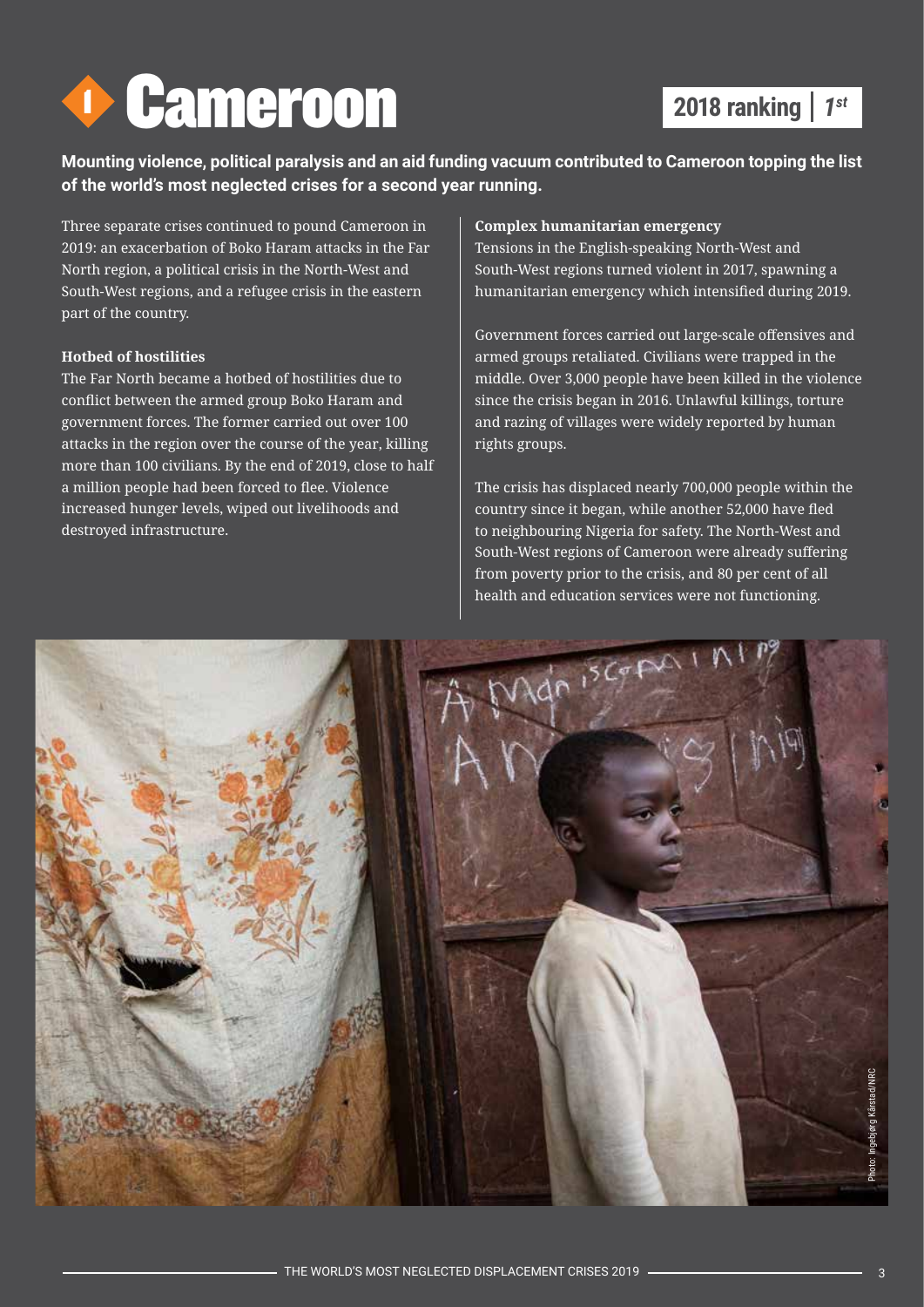A national dialogue was held to address the crisis in September 2019, resulting in the regions being given a special status, and hundreds of political prisoners being released.

### **Refugee crisis**

A total of 280,000 refugees had fled to Cameroon from the Central African Republic by the end of 2019. A tripartite agreement between the two countries and the UN Refugee Agency set up in June only succeeded in assisting about 3,000 people to return home by the end of the year. Prospects for large-scale return looked unlikely entering into 2020.

### **Out of the spotlight**

Despite Cameroon struggling to respond to three separate crises, it rarely made the headlines, garnering little international media attention. Reporters Without Borders ranked it 134th out of 180 countries in its World

Press Freedom Index, and reported frequent arbitrary detention and prosecution of journalists. Few international journalists gained access to the conflict areas. This likely contributed to the lack of media coverage of the country.

**Cameroon** 

Cameroon was also one of the lowest funded international humanitarian appeals in the world, with donors showing little appetite to help the struggling African nation. Only 43 per cent of the appeal had been funded by the end of the year.

2019 was another year devoid of successful mediation and saw little pressure on conflict parties to stop attacking civilians.

The first quarter of 2020 failed to see the violence ease, with armed group attacks forcing close to 8,000 people to flee the Far North in March and April alone.

Compares the size of the crisis with the amount of news coverage it receives. All crises are compared to the most covered crisis, Mexico (100), and the least covered crisis, the Republic of the Congo (0).



### Media reach Humanitarian appeal funded Political neglect

The UN launches aid appeals each year to respond to displacement crises. They raise funds for assistance including water, food and shelter for displaced people.



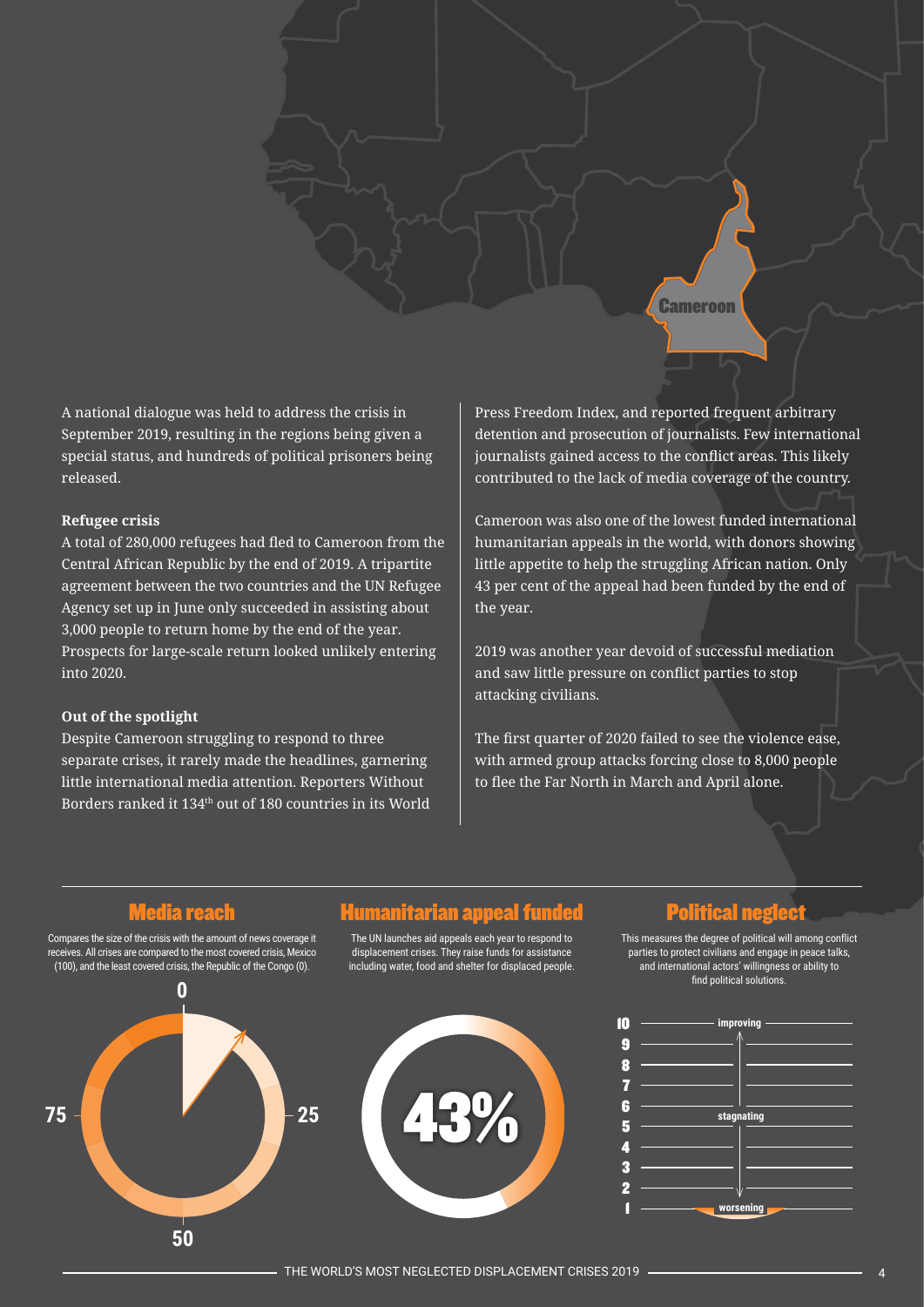

# DR Congo 2

# **2018 ranking** *2nd*

**The political calm after the change of president in late 2018 brought a semblance of hope to the Democratic Republic of the Congo (DR Congo). This optimism was sadly short-lived, as atrocities and conflict in 2019 left many Congolese living in fear of brutal attacks in the eastern part of the country.** 

Violence pushed almost 1.7 million people to flee their homes, the highest number of newly displaced people of any country in Africa. Military operations, armed group attacks and upsurges in intercommunal fighting forced hundreds of thousands of Congolese to flee in the eastern provinces of Ituri, South Kivu and North Kivu.

DR Congo was the second largest hunger crisis in the world after Yemen in 2019. The number of people unable to feed themselves stood at over 15 million. On top of that, almost four million children under the age of five were acutely malnourished.

The Congolese faced multiple challenges in 2019. An outbreak of the Ebola virus in Ituri and North Kivu provinces killed over 2,200 people during the year.

The outbreak was the second largest in the world, and the largest in DR Congo's history. The country also experienced its worst measles epidemic in modern times. At least 209,000 people were infected between January and October, and more than 4,100 died. Flooding severely affected over 900,000 people in the north. Despite being the world's second biggest internal displacement crisis after Syria, international attention and donor funding fell badly short. By the end of the year, donors had contributed less than half of the money needed to help over 10 million people, making it one of the lowest funded appeals globally.

Fighting in early 2020 brought the total number of people forced from their homes in the Ituri region to over one million since 2018.

Compares the size of the crisis with the amount of news coverage it receives. All crises are compared to the most covered crisis, Mexico (100), and the least covered crisis, the Republic of the Congo (0).



### Media reach Humanitarian appeal funded Political neglect

The UN launches aid appeals each year to respond to displacement crises. They raise funds for assistance including water, food and shelter for displaced people.



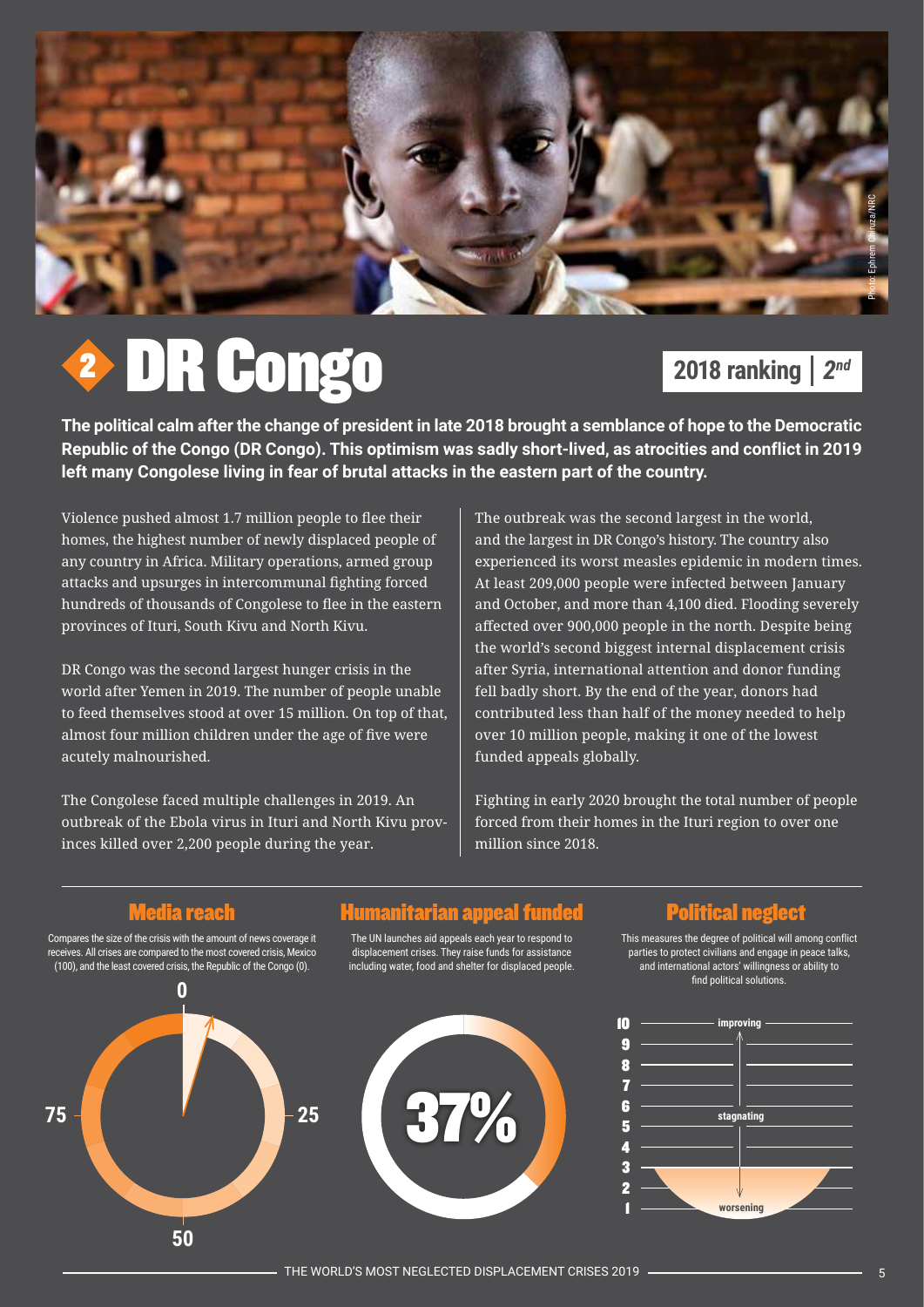

# Burkina Faso 3

# **2018 ranking** *New*

**Burkina Faso is a newcomer to this year's Neglected Crisis list. It was the world's fastest growing displacement crisis in 2019, with a fivefold increase in internally displaced people to nearly 500,000.** 

Violence in northern Mali spilled into Burkina Faso in 2018, igniting insecurity that engulfed large swathes of the country. The government stepped down in January 2019 after months of attacks by armed groups. Fighting continued unabated despite a new government forming.

Civilians were caught in the crossfire between armed group violence and government-led military operations. The violence also created ethnic divisions that led to intercommunal and terrorist attacks not witnessed previously in Burkina Faso. These attacks and crossfire with government forces led to a fivefold increase in the number of people forced to flee. Some 2,200 people lost their lives.

Hunger levels also rose sharply, with over 1.2 million people needing food assistance by the end of 2019.

Many displaced people fled from farmland their families had owned for generations, unable to harvest their crops – in a country where four out of five people rely on farming for their livelihoods. A lack of property documents made it uncertain whether they would be able to continue using the same farmland if and when they returned home in the future.

Despite spiralling humanitarian needs, only half of the money required by the United Nations and aid groups to help those in need was raised.

These factors saw Burkina Faso enter 2020 in a precarious position. Food insecurity forecasts deteriorated even further, with a tripling of the population in severe food insecurity.

Compares the size of the crisis with the amount of news coverage it receives. All crises are compared to the most covered crisis, Mexico (100), and the least covered crisis, the Republic of the Congo (0).



### Media reach Humanitarian appeal funded Political neglect

The UN launches aid appeals each year to respond to displacement crises. They raise funds for assistance including water, food and shelter for displaced people.



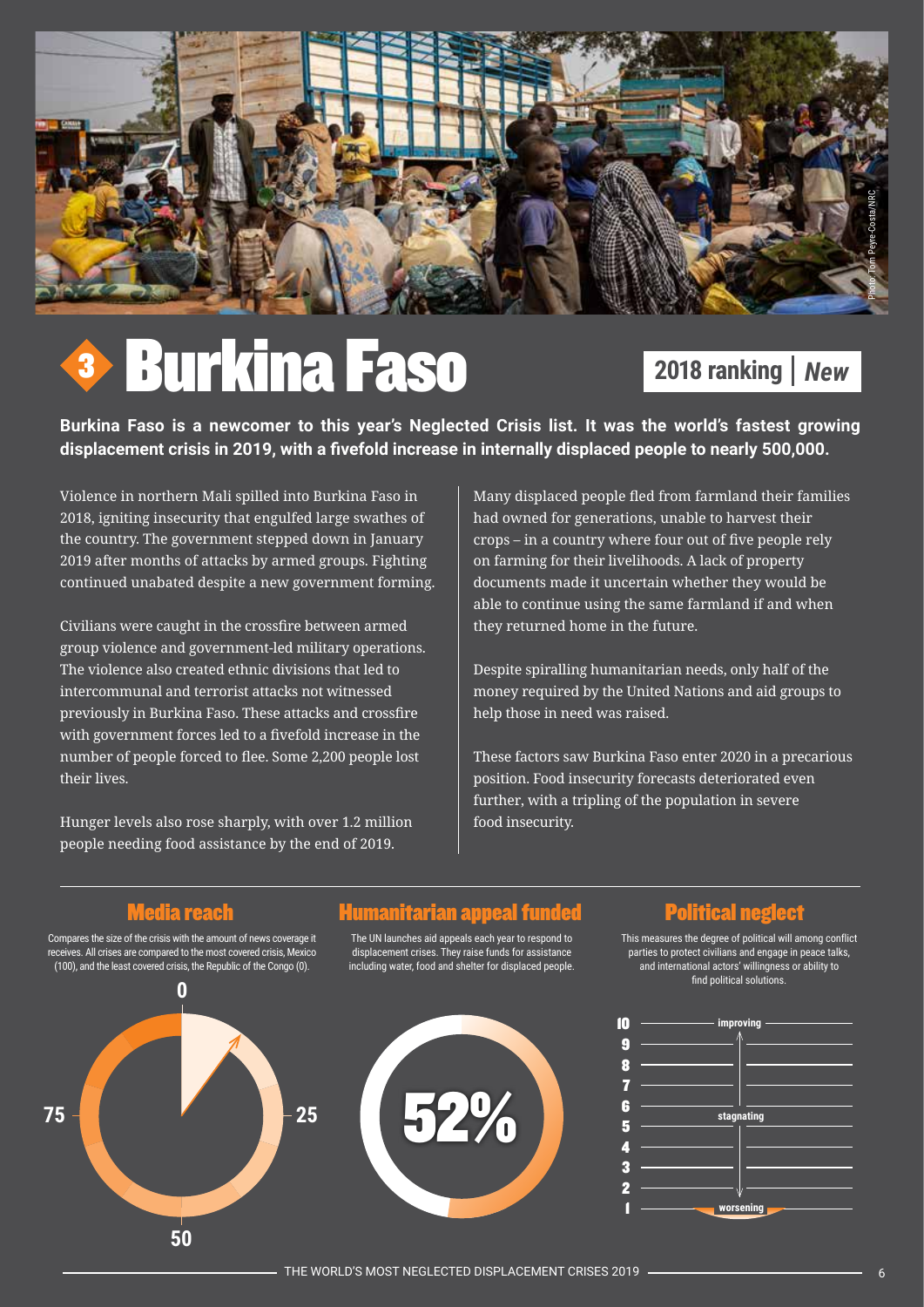



# **2018 ranking** *4th*

**There were fewer visible manifestations of unrest in Burundi in 2019 compared to 2015, when President Pierre Nkurunziza decided to pursue a third electoral term, triggering months of protests, a failed coup and widespread violence that displaced thousands. However, the East African country's political and humanitarian crises were far from over in 2019.** 

Burundians still faced considerable political and economic pressure, and continued to witness violence on the streets. Human rights groups reported that citizens suspected of being supporters of the political opposition were often arrested, beaten or killed. The government was accused of clamping down on critics and the media. Few international journalists were granted entry into the country, which likely contributed to the low media coverage of the crisis.

The prolonged political crisis had a negative impact on the country's socio-economic situation. Burundi's economy continued to flounder as a result of declining investment, a shortage of foreign exchange reserves, price inflation and limited aid. The humanitarian appeals to help Burundians were only 42 per cent funded at the end of the year.

Malaria was one of the leading causes of infant mortality and child malnutrition during 2019. An epidemic infected eight million of the country's 11 million people, with over 3,100 people dying – far higher than the numbers of Ebola deaths in neighbouring DRC – but this catastrophic health issue received little international attention.

Some 333,000 Burundians, many of whom had fled the political unrest of 2015, lived in exile in neighbouring countries.

Despite nearly 80,000 people returning voluntarily to Burundi by the end of 2019, between 500 and 1,000 were still fleeing the country each month to seek asylum elsewhere, either because of fears for their safety or because of the impact of economic collapse.

Compares the size of the crisis with the amount of news coverage it receives. All crises are compared to the most covered crisis, Mexico (100), and the least covered crisis, the Republic of the Congo (0).



### Humanitarian appeal funded **Political neglect**

The UN launches aid appeals each year to respond to displacement crises. They raise funds for assistance including water, food and shelter for displaced people.



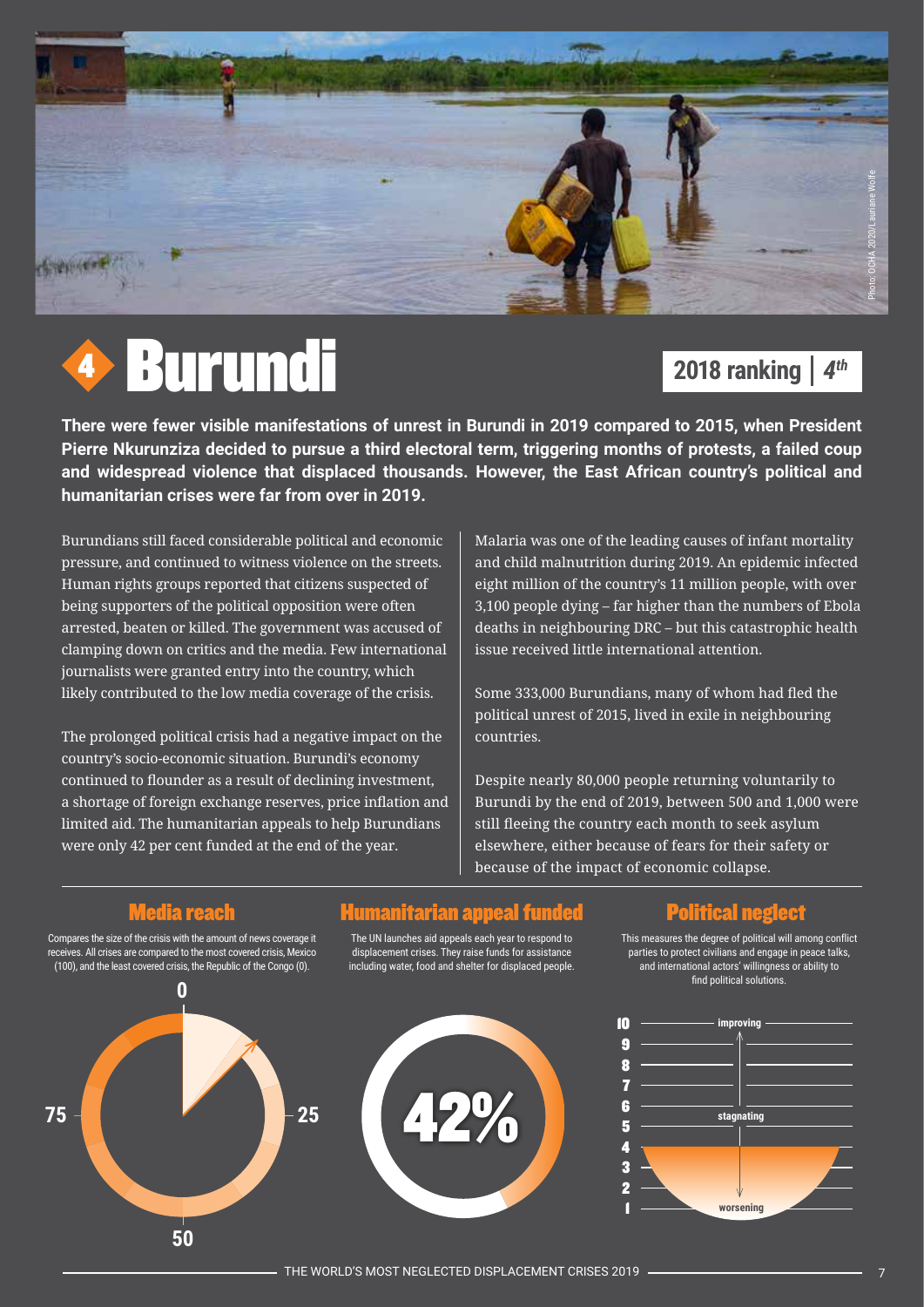

# Venezuela 5

# **2018 ranking** *6th*

**Massive protests broke out in Venezuela's capital, Caracas, at the start of 2019. Hundreds of thousands of demonstrators took to the streets calling for political change. The subsequent political battle between the government and opposition led to an impasse that remained unresolved into 2020, with no successful national or international mediation efforts.**

Seven years of economic freefall and a socio-political crisis prompted one of Latin America's largest population movements of the century. An average of 5,000 people a day fled across the border in April 2019. By the end of the year, close to five million Venezuelans had fled since the start of the crisis in search of a better and more secure life, burdening an already struggling region.

Inside Venezuela, the economic and political instability led to falling oil prices, the collapse of major exports, hyperinflation and economic sanctions. The economy contracted by more than 25 per cent over the course of the year. This had devastating humanitarian consequences for over seven million Venezuelans who struggled to access basic services.

Food prices skyrocketed while peoples' purchasing power was drastically reduced. The minimum wage only covered 3.5 per cent of the basic food basket. Some 6.8 million people suffered from undernourishment, a fourfold increase in only five years. Many people did not have access to water, fuel or electricity.

Venezuela's humanitarian appeal for internally displaced people came late, was small compared with needs and was one of the worst funded appeals in the world, with only 34 per cent of the required money donated. The aid appeal for Venezuelan refugees in the wider region also failed to attract donor support, and was just 52 per cent funded by the end of the year. The dire lack of resources and lack of political will are the principal reasons Venezuela was one of the most neglected crises in 2019.

Compares the size of the crisis with the amount of news coverage it receives. All crises are compared to the most covered crisis, Mexico (100), and the least covered crisis, the Republic of the Congo (0).



### Humanitarian appeal funded **Political neglect**

The UN launches aid appeals each year to respond to displacement crises. They raise funds for assistance including water, food and shelter for displaced people.



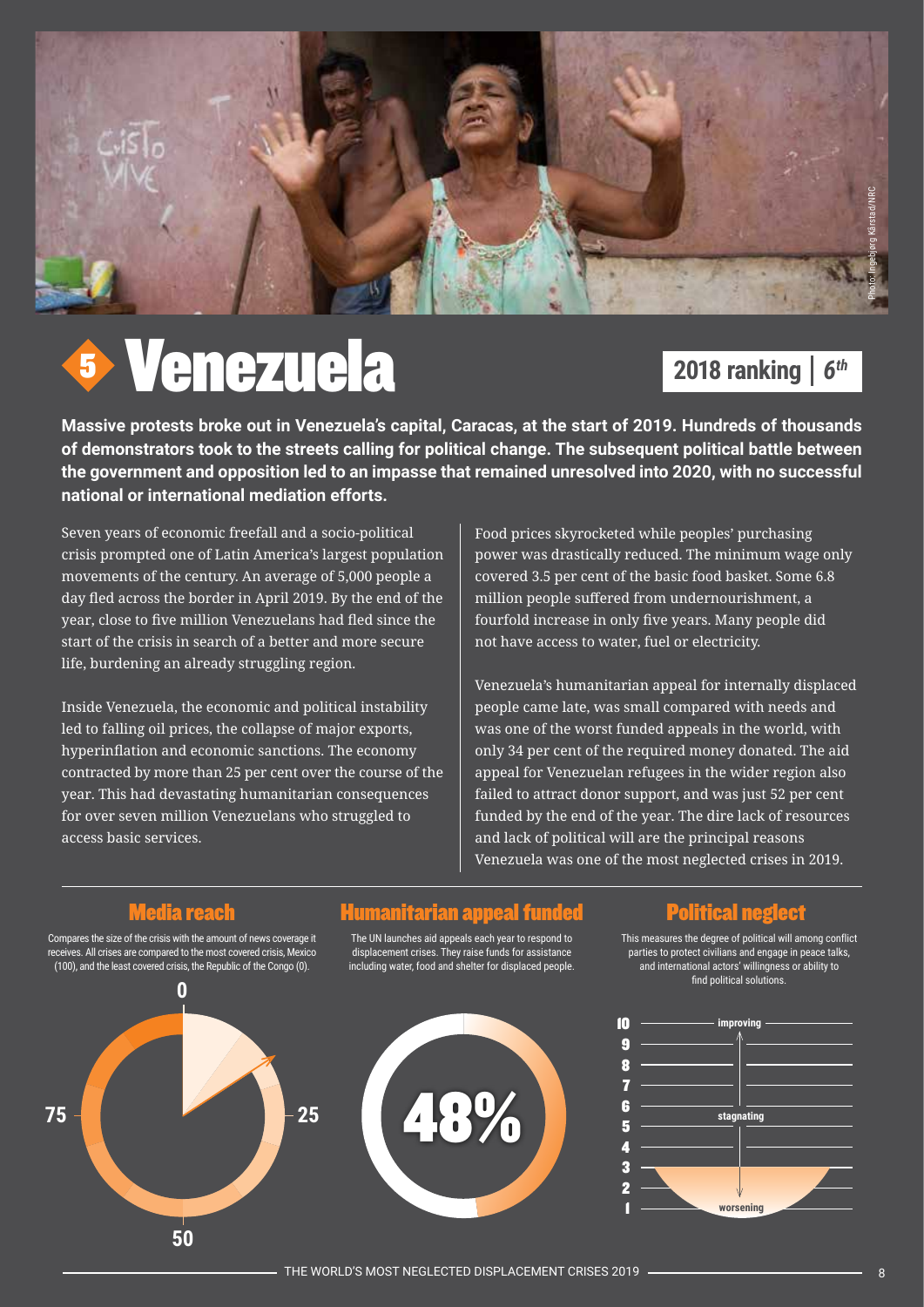



# **2018 ranking** *7th*

**Mali climbed up the Neglected Crises list in 2019, as conflict intensified and spread from the north of the country to central and western areas. Insecurity spilled over the border into neighbouring Burkina Faso and Niger, igniting a new regional crisis in the central Sahel.**

Brutal violence battered communities. Some 208,000 people were internally displaced by the end the year, a sharp increase from 120,000 in 2018. Attacks against civilians were relentless, with 1,343 security incidents recorded throughout the year, the majority of them in the crisis epicentre of Mopti. An estimated 900 civilians were killed and 545 were injured.

The United Nations, France and G5 West African leaders continued to provide primarily a military response to stabilise the country, under the umbrella of counterterrorism operations. But there was no significant positive impact of national and international military operations to protect civilians. At times, these operations incited revenge attacks and added to the violence, with significant humanitarian consequences.

Despite the intense international military attention, humanitarian funding for the millions suffering and investments in good governance were sorely inadequate. The 2019 aid appeal was just 52 per cent funded.

Media attention was also lacking, with most atrocities taking place away from the international spotlight. One violent attack that received coverage was a massacre in March in the Mopti region, where over 150 people were killed. The prime minister resigned after the massacre. However, the 2015 peace accord made little progress throughout the year towards ending the bloodshed.

Violence continued unabated in the first half of 2020. Some 73,000 people had fled their homes by May, many for the second or third time.

Compares the size of the crisis with the amount of news coverage it receives. All crises are compared to the most covered crisis, Mexico (100), and the least covered crisis, the Republic of the Congo (0).



### Media reach Humanitarian appeal funded Political neglect

The UN launches aid appeals each year to respond to displacement crises. They raise funds for assistance including water, food and shelter for displaced people.



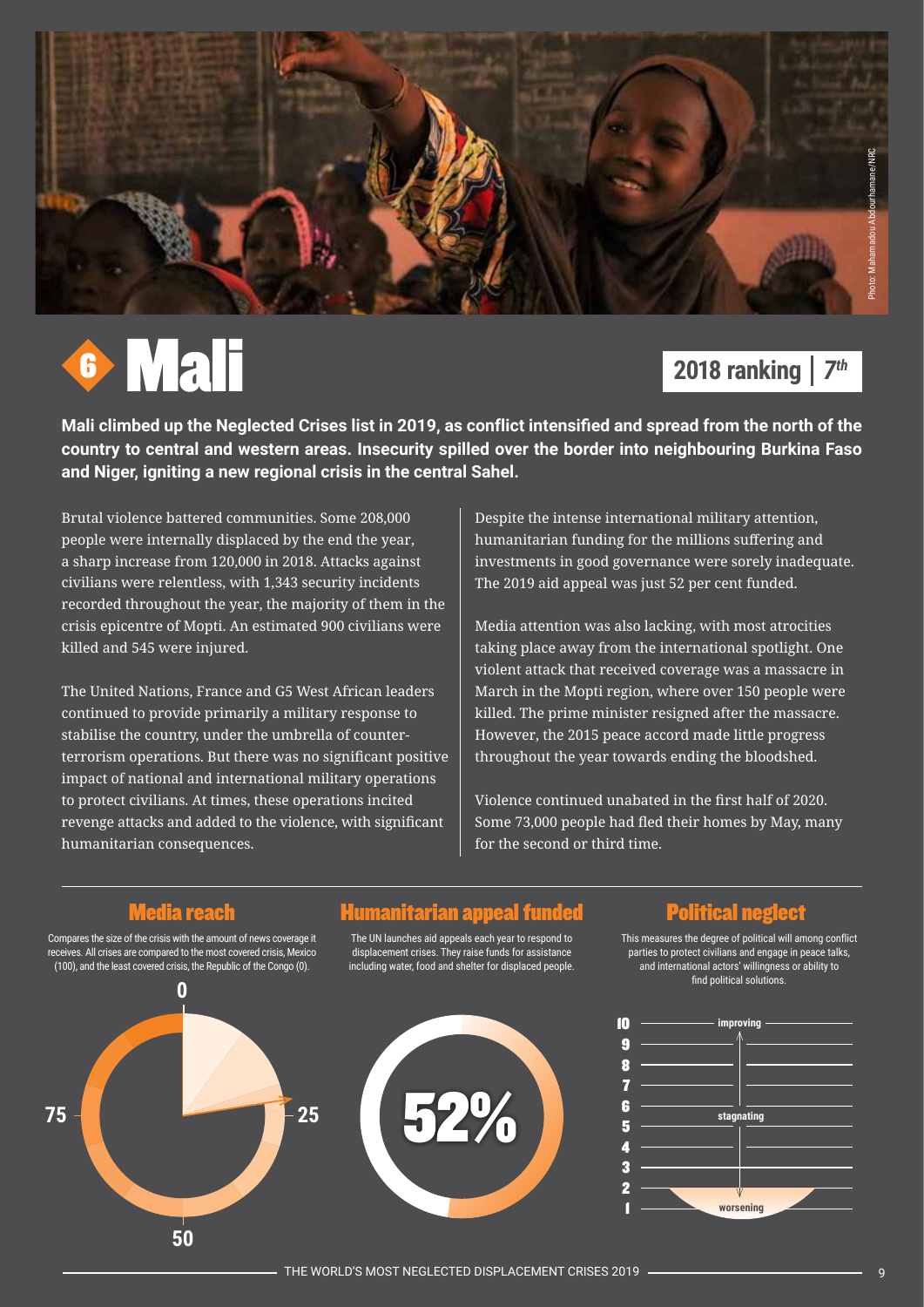

# South Sudan 7

# **2018 ranking** *New*

**South Sudan took tentative steps towards stability in 2019. While the 2018 peace agreement held firm in most parts of the country, pockets saw spikes in armed violence, intercommunal fighting and cattle raiding. Tens of thousands of people were newly displaced by fighting between armed groups, particularly in the states of Central Equatoria, Jonglei, Lakes, Upper Nile and Warrap.**

Over 900,000 people were affected by widespread flooding which devastated agricultural activities and livelihoods, exacerbating already high levels of hunger. Vulnerable communities were pushed into even deeper levels of need.

2019 saw record hunger levels in South Sudan, with some seven million people unable to feed themselves and malnutrition rates at 16 per cent, surpassing the global emergency threshold. While the seriousness of food insecurity was linked to the flooding, food security indicators had not improved since the peace deal was signed the year before.

Protection concerns remained significant throughout the year, with communities expressing fear over persistent insecurity, human rights violations and gender-based violence. More than two thirds of the population relied on humanitarian assistance.

Progress on implementing the peace agreement was slow, and several extensions were granted to the deadline for forming a unity government. The situation appeared largely unchanged by the end of 2019. The political drama between the president and his former deputy attracted some media attention, but largely failed to address the deep humanitarian crisis facing the nation.

Compares the size of the crisis with the amount of news coverage it receives. All crises are compared to the most covered crisis, Mexico (100), and the least covered crisis, the Republic of the Congo (0).



### Media reach Humanitarian appeal funded Political neglect

The UN launches aid appeals each year to respond to displacement crises. They raise funds for assistance including water, food and shelter for displaced people.



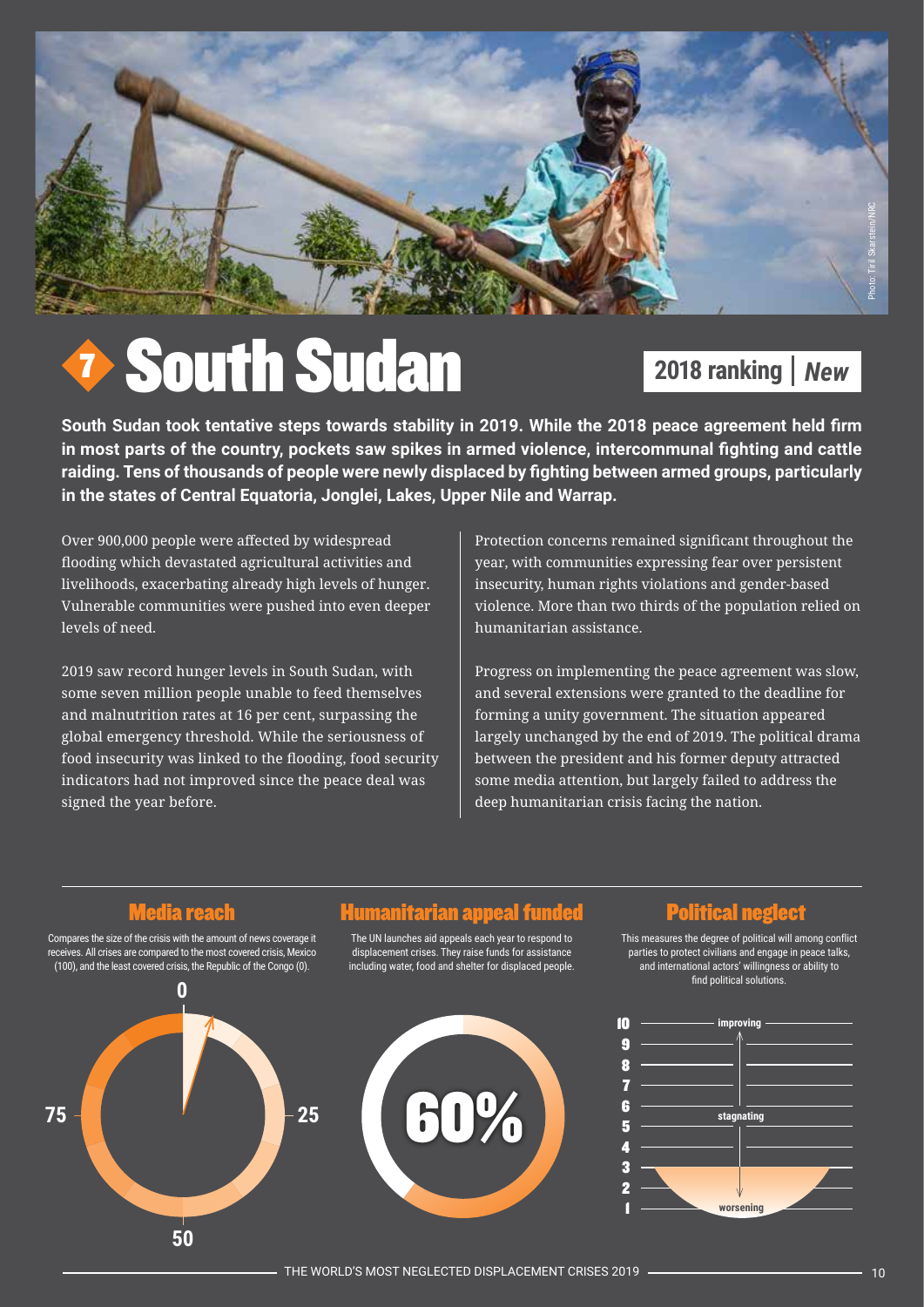

# Nigeria 8

# **2018 ranking** *New*

**Over a decade on, the conflict in north-east Nigeria between government forces and armed groups, including Boko Haram, was far from over. Civilians continued to be caught up in the violence throughout 2019. Climate change also caused people to flee their homes. Extreme dry conditions ignited fires in displacement sites, and large-scale flooding impacted communities during the rainy season.** 

An increase in insecurity in 2019 saw military operations and attacks on villages force 105,000 people to flee across the north-east. Over seven million people relied on humanitarian assistance to survive in the worst-affected states of Adamawa, Borno and Yobe.

The overwhelming majority of the north-east remained inaccessible to aid agencies due to active hostilities, threats of attack, and military restrictions that limited aid delivery to government-held "garrison towns". These towns had little infrastructure, so many displaced families were crammed into tiny patches of land and received hardly any humanitarian support to meet their basic needs.

With minimal access to the worst-affected communities, the overall humanitarian crisis remained largely untold. International media and political attention largely focused on the security side of Nigeria's conflict, overlooking its toll on civilians.

The humanitarian crisis is expected to deteriorate further throughout 2020, and close to four million people are forecast to be food insecure in the north-east.

Compares the size of the crisis with the amount of news coverage it receives. All crises are compared to the most covered crisis, Mexico (100), and the least covered crisis, the Republic of the Congo (0).



### Media reach Humanitarian appeal funded Political neglect

The UN launches aid appeals each year to respond to displacement crises. They raise funds for assistance including water, food and shelter for displaced people.



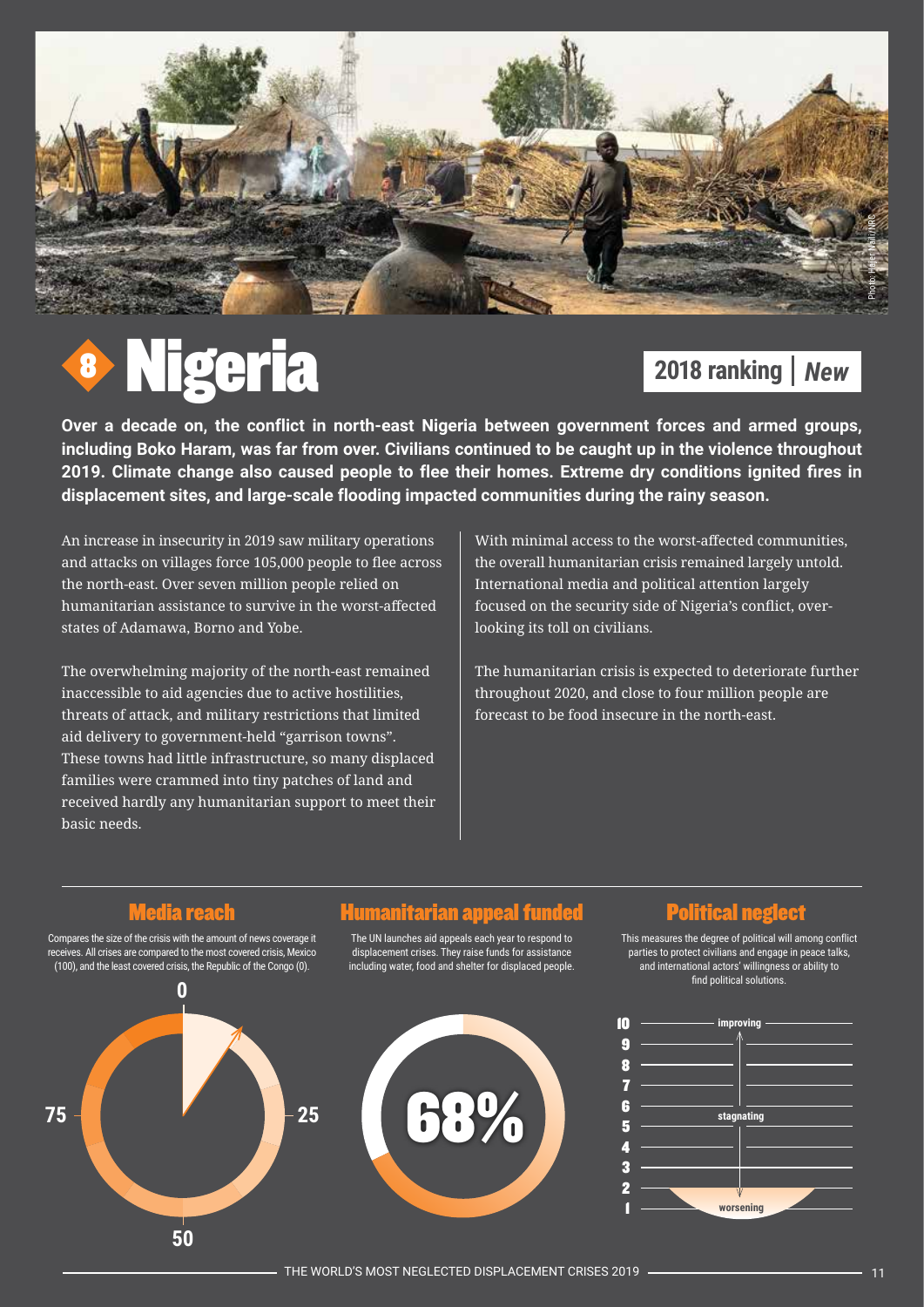

# Central African Republic 9

**The conflict in the Central African Republic remained one of the worst in the world in 2019, in terms of the proportion of the population affected. Insecurity engulfed most of the country, with over half of all civilians relying on humanitarian aid to survive as a result.**

# **2018 ranking** *3rd*

Since the renewed outbreak of violence began in 2013, hundreds of thousands of people continued to be uprooted from their homes. A quarter of the population have been forced to flee – half of these have crossed into neighbouring Cameroon, DR Congo or Chad for safety.

The signing of a landmark peace agreement in February 2019 saw the formation of a new government. Despite this, armed groups continued to commit serious human rights abuses against civilians during the year. Over 70 per cent of the country was beyond the control of the new government ten months later.

The UN recorded an increase in extreme violence against civilians. Violations of international law continued unabated, and civilians and humanitarians were unable to move freely to access or provide aid. Attacks on aid workers continued in 2019, with five humanitarians killed and 42 injured in the line of duty.

The peace deal garnered a moment of media attention for the Central African Republic, but the humanitarian crisis remained largely absent from the global news headlines over the year.

The country entered 2020 faced with new waves of violence in the north-east and south-east, indicating the new year would offer little respite to weary civilians.

Compares the size of the crisis with the amount of news coverage it receives. All crises are compared to the most covered crisis, Mexico (100), and the least covered crisis, the Republic of the Congo (0).



### Media reach Humanitarian appeal funded Political neglect

The UN launches aid appeals each year to respond to displacement crises. They raise funds for assistance including water, food and shelter for displaced people.



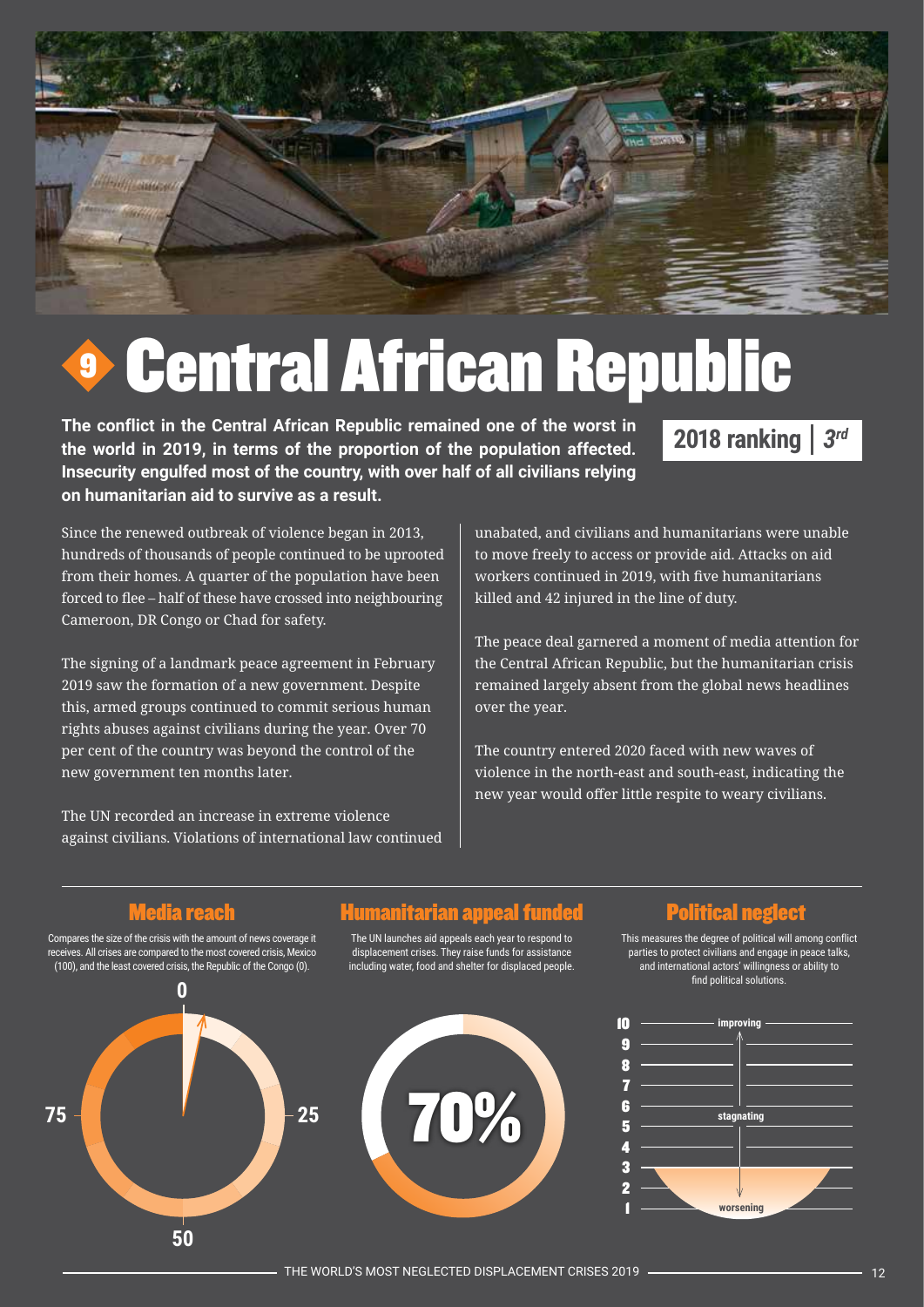

# Niger 10

# **2018 ranking** *New*

**Another newcomer to the Neglected Crises list, Niger was struck by a triad of conflict, climate change and chronic hunger in 2019.** 

In the shadows of its neighbours, the country carried some of the burden of several conflicts in the Sahel region. In the south, refugees crossed the border from Nigeria fleeing from armed groups and insecurity. In the west, refugees sought protection from violence in Burkina Faso and Mali.

Inside Niger, attacks by armed groups, banditry, intercommunal clashes and state military operations forced 440,000 people from their homes. Food insecurity threatened the lives of over 1.6 million people. Niger was also highly vulnerable to disasters, with some 227,000 people impacted by flooding over the year.

The political situation in Niger was more stable than in neighbouring Burkina Faso and Mali. However, the imprisonment of the opposition leader and presidential candidate in November ignited allegations of an increasingly authoritarian rule.

The central Sahel crisis continued in Niger into 2020, with the western Tilaberi region seeing attacks by armed groups and large military operations, and insecurity in Nigeria bringing 23,000 refugees across the border by May.

Compares the size of the crisis with the amount of news coverage it receives. All crises are compared to the most covered crisis, Mexico (100), and the least covered crisis, the Republic of the Congo (0).



## Media reach Humanitarian appeal funded Political neglect

The UN launches aid appeals each year to respond to displacement crises. They raise funds for assistance including water, food and shelter for displaced people.



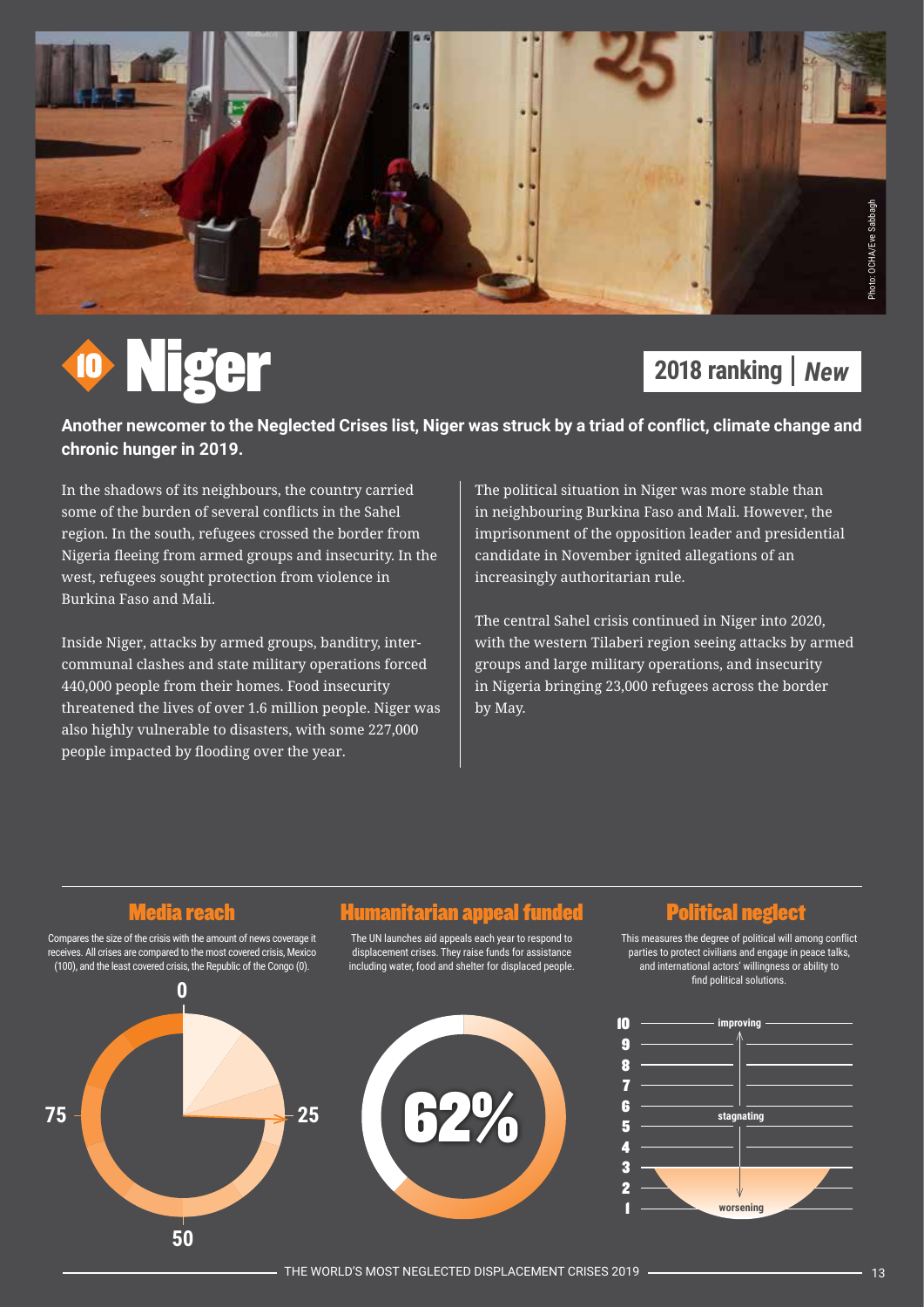# RECOMMENDATIONS

**We recognise that the same formula will not work to raise the profile of every neglected crisis, but the recommendations below provide some practical steps that particular groups can take to improve the attention neglected crises receive.** 

**To politicians/UN Security Council:** 

- Increase diplomatic efforts to find political solutions to neglected conflicts. Focus on helping solve emergencies according to their severity, rather than the amount of media attention they receive, the geopolitical importance of the region, or the partisan interests of the great powers.
- Ensure that counter-terrorism policies do not have a negative impact on humanitarians' ability to reach communities in need.

### **To donors:**

- Provide humanitarian assistance according to the needs of people affected by crises, and not according to geopolitical interests or the amount of media attention.
- Increase flexible and predictable funding in line with the commitments of the Grand Bargain, to improve the supply of funding to those who need it, when they need it.
- Build on existing best practices to ensure funding is flexible and predictable.
- Increase the appetite for risk to allow work in hardto-reach areas and improve risk sharing among different actors. Humanitarians are needed most in places where armed groups operate and where governance is weak. But in the hardest-to-reach areas, too few NGOs are present, and donors must be willing to provide sufficient funding to manage the risk.
- Encourage increased engagement with development organisations in fragile crisis settings. This includes enabling funding to be moved quickly to meet immediate humanitarian needs if a situation deteriorates.
- Ensure the response to the Covid-19 pandemic does not divert funding from existing neglected crises.

### **To journalists and editors:**

- Prioritise crises according to humanitarian needs or objective levels of severity.
- Do not give up. Continue to look for new angles and stories that have gone untold from protracted crises, and report in a way that focuses on solutions and does not contribute to exacerbating conflicts.
- If red tape such as lack of media permissions or visas hinders reporting from a crisis, use media platforms to advocate for the necessary change.
- Engage in the protection of press freedom to ensure domestic reporters working in crisis-affected countries can continue to report on the humanitarian consequences.
- Send staff to security training and provide them with security and protection when they are in conflict areas, so that they can report more safely.

### **To humanitarian organisations:**

- Use flexible funding to support neglected crises.
- Avoid crying wolf. Do not push for increased funding for already well-funded crises, as this can have an impact on the donors' ability to make money available when and where it is really needed.
- Get humanitarian needs overviews and response plans in place in a timely manner, and ensure aid appeals reflect the real needs. Do not adjust appeals downwards for crises where the available funding is expected to be limited.
- Improve collaboration and coordination between organisations on the ground. Optimise the use of resources and avoid unnecessary competition for the limited resources available.
- Invest in advocacy. Often countries that receive the least funding cannot afford advocacy and media resources, creating a vicious circle and making it difficult to lift these crises out of neglect.

### **To the public:**

- Read up about neglected crises and support quality journalism that covers forgotten conflicts.
- Use your voice and speak up about these crises.
- Check the humanitarian policies of political candidates and parties before voting. Ask your politicians about these crises and push for them to take political initiatives.